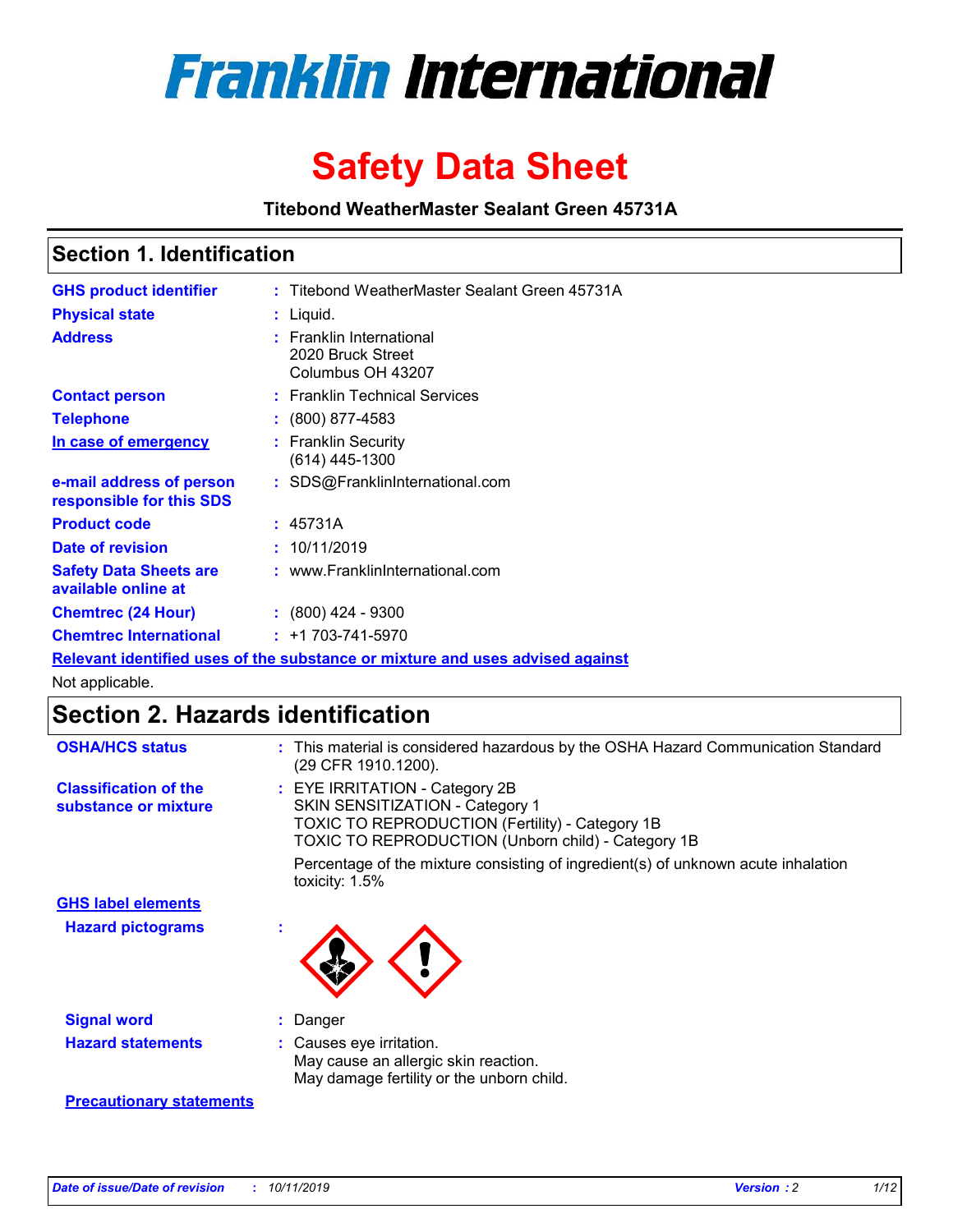### **Section 2. Hazards identification**

| <b>Prevention</b>                          | : Obtain special instructions before use. Do not handle until all safety precautions have<br>been read and understood. Wear protective gloves. Wear eye or face protection.<br>Wear protective clothing. Avoid breathing vapor. Wash hands thoroughly after handling.<br>Contaminated work clothing must not be allowed out of the workplace.                                                        |
|--------------------------------------------|------------------------------------------------------------------------------------------------------------------------------------------------------------------------------------------------------------------------------------------------------------------------------------------------------------------------------------------------------------------------------------------------------|
| <b>Response</b>                            | : IF exposed or concerned: Get medical attention. IF ON SKIN: Wash with plenty of<br>soap and water. Wash contaminated clothing before reuse. If skin irritation or rash<br>occurs: Get medical attention. IF IN EYES: Rinse cautiously with water for several<br>minutes. Remove contact lenses, if present and easy to do. Continue rinsing. If eye<br>irritation persists: Get medical attention. |
| <b>Storage</b>                             | : Store locked up.                                                                                                                                                                                                                                                                                                                                                                                   |
| <b>Disposal</b>                            | : Dispose of contents and container in accordance with all local, regional, national and<br>international regulations.                                                                                                                                                                                                                                                                               |
| <b>Hazards not otherwise</b><br>classified | : Product generates methanol during cure.                                                                                                                                                                                                                                                                                                                                                            |
|                                            |                                                                                                                                                                                                                                                                                                                                                                                                      |

### **Section 3. Composition/information on ingredients**

| <b>Substance/mixture</b><br>: Mixture                |               |                     |
|------------------------------------------------------|---------------|---------------------|
| Ingredient name                                      | $\frac{9}{6}$ | <b>CAS number</b>   |
| 3-aminopropyltriethoxysilane<br>Dibutyltin dilaurate | צ≥<br>≤0.3    | 919-30-2<br>77-58-7 |

Any concentration shown as a range is to protect confidentiality or is due to batch variation.

**There are no additional ingredients present which, within the current knowledge of the supplier and in the concentrations applicable, are classified as hazardous to health or the environment and hence require reporting in this section.**

**Occupational exposure limits, if available, are listed in Section 8.**

### **Section 4. First aid measures**

| <b>Description of necessary first aid measures</b> |                                                                                                                                                                                                                                                                                                                                                                                                                                                                                                                                                                                                                                                                                                                                                                           |  |  |  |
|----------------------------------------------------|---------------------------------------------------------------------------------------------------------------------------------------------------------------------------------------------------------------------------------------------------------------------------------------------------------------------------------------------------------------------------------------------------------------------------------------------------------------------------------------------------------------------------------------------------------------------------------------------------------------------------------------------------------------------------------------------------------------------------------------------------------------------------|--|--|--|
| <b>Eye contact</b>                                 | : Immediately flush eyes with plenty of water, occasionally lifting the upper and lower<br>eyelids. Check for and remove any contact lenses. Continue to rinse for at least 10<br>minutes. If irritation persists, get medical attention.                                                                                                                                                                                                                                                                                                                                                                                                                                                                                                                                 |  |  |  |
| <b>Inhalation</b>                                  | : Remove victim to fresh air and keep at rest in a position comfortable for breathing. If<br>not breathing, if breathing is irregular or if respiratory arrest occurs, provide artificial<br>respiration or oxygen by trained personnel. It may be dangerous to the person providing<br>aid to give mouth-to-mouth resuscitation. Get medical attention. If unconscious, place<br>in recovery position and get medical attention immediately. Maintain an open airway.<br>Loosen tight clothing such as a collar, tie, belt or waistband. In case of inhalation of<br>decomposition products in a fire, symptoms may be delayed. The exposed person may<br>need to be kept under medical surveillance for 48 hours.                                                       |  |  |  |
| <b>Skin contact</b>                                | : Wash with plenty of soap and water. Remove contaminated clothing and shoes. Wash<br>contaminated clothing thoroughly with water before removing it, or wear gloves.<br>Continue to rinse for at least 10 minutes. Get medical attention. In the event of any<br>complaints or symptoms, avoid further exposure. Wash clothing before reuse. Clean<br>shoes thoroughly before reuse.                                                                                                                                                                                                                                                                                                                                                                                     |  |  |  |
| <b>Ingestion</b>                                   | : Wash out mouth with water. Remove dentures if any. Remove victim to fresh air and<br>keep at rest in a position comfortable for breathing. If material has been swallowed and<br>the exposed person is conscious, give small quantities of water to drink. Stop if the<br>exposed person feels sick as vomiting may be dangerous. Do not induce vomiting<br>unless directed to do so by medical personnel. If vomiting occurs, the head should be<br>kept low so that vomit does not enter the lungs. Get medical attention. Never give<br>anything by mouth to an unconscious person. If unconscious, place in recovery position<br>and get medical attention immediately. Maintain an open airway. Loosen tight clothing<br>such as a collar, tie, belt or waistband. |  |  |  |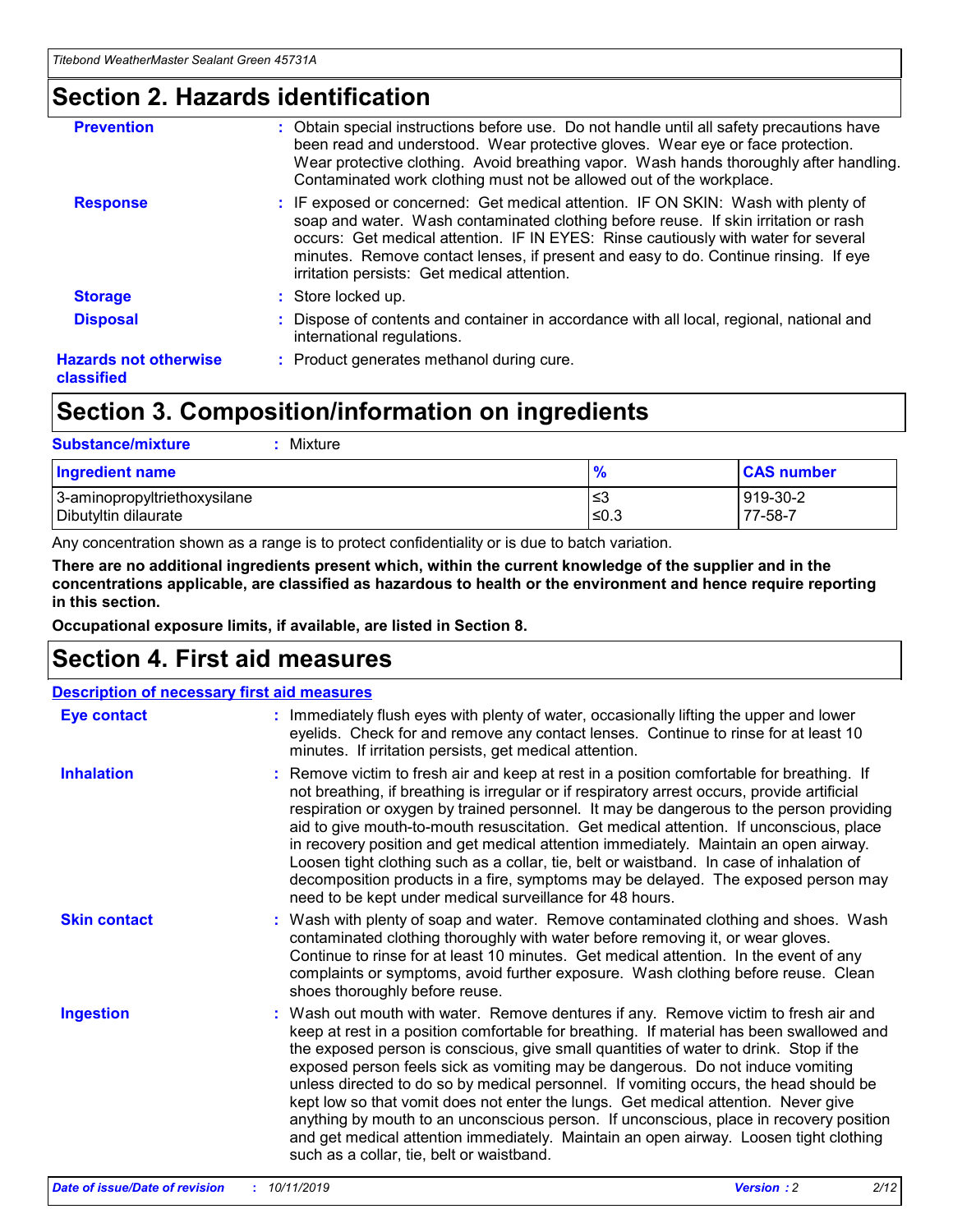## **Section 4. First aid measures**

| Most important symptoms/effects, acute and delayed |  |                                                                                                                                                                                                                                                                                                                                                                                                                 |  |  |
|----------------------------------------------------|--|-----------------------------------------------------------------------------------------------------------------------------------------------------------------------------------------------------------------------------------------------------------------------------------------------------------------------------------------------------------------------------------------------------------------|--|--|
| <b>Potential acute health effects</b>              |  |                                                                                                                                                                                                                                                                                                                                                                                                                 |  |  |
| <b>Eye contact</b>                                 |  | : May cause eye irritation.                                                                                                                                                                                                                                                                                                                                                                                     |  |  |
| <b>Inhalation</b>                                  |  | : No known significant effects or critical hazards.                                                                                                                                                                                                                                                                                                                                                             |  |  |
| <b>Skin contact</b>                                |  | : May cause skin irritation.                                                                                                                                                                                                                                                                                                                                                                                    |  |  |
| <b>Ingestion</b>                                   |  | : No known significant effects or critical hazards.                                                                                                                                                                                                                                                                                                                                                             |  |  |
| Over-exposure signs/symptoms                       |  |                                                                                                                                                                                                                                                                                                                                                                                                                 |  |  |
| <b>Eye contact</b>                                 |  | : Adverse symptoms may include the following:<br>irritation<br>watering<br>redness                                                                                                                                                                                                                                                                                                                              |  |  |
| <b>Inhalation</b>                                  |  | : Adverse symptoms may include the following:<br>reduced fetal weight<br>increase in fetal deaths<br>skeletal malformations                                                                                                                                                                                                                                                                                     |  |  |
| <b>Skin contact</b>                                |  | : Adverse symptoms may include the following:<br>irritation<br>redness<br>reduced fetal weight<br>increase in fetal deaths<br>skeletal malformations                                                                                                                                                                                                                                                            |  |  |
| <b>Ingestion</b>                                   |  | : Adverse symptoms may include the following:<br>reduced fetal weight<br>increase in fetal deaths<br>skeletal malformations                                                                                                                                                                                                                                                                                     |  |  |
|                                                    |  | <b>Indication of immediate medical attention and special treatment needed, if necessary</b>                                                                                                                                                                                                                                                                                                                     |  |  |
| <b>Notes to physician</b>                          |  | : In case of inhalation of decomposition products in a fire, symptoms may be delayed.<br>The exposed person may need to be kept under medical surveillance for 48 hours.                                                                                                                                                                                                                                        |  |  |
| <b>Specific treatments</b>                         |  | : No specific treatment.                                                                                                                                                                                                                                                                                                                                                                                        |  |  |
| <b>Protection of first-aiders</b>                  |  | : No action shall be taken involving any personal risk or without suitable training. If it is<br>suspected that fumes are still present, the rescuer should wear an appropriate mask or<br>self-contained breathing apparatus. It may be dangerous to the person providing aid to<br>give mouth-to-mouth resuscitation. Wash contaminated clothing thoroughly with water<br>before removing it, or wear gloves. |  |  |

**See toxicological information (Section 11)**

### **Section 5. Fire-fighting measures**

| <b>Extinguishing media</b>                             |                                                                                                                                                                                                     |
|--------------------------------------------------------|-----------------------------------------------------------------------------------------------------------------------------------------------------------------------------------------------------|
| <b>Suitable extinguishing</b><br>media                 | : Use an extinguishing agent suitable for the surrounding fire.                                                                                                                                     |
| <b>Unsuitable extinguishing</b><br>media               | : None known.                                                                                                                                                                                       |
| <b>Specific hazards arising</b><br>from the chemical   | : In a fire or if heated, a pressure increase will occur and the container may burst.                                                                                                               |
| <b>Hazardous thermal</b><br>decomposition products     | : Decomposition products may include the following materials:<br>carbon dioxide<br>carbon monoxide<br>nitrogen oxides<br>metal oxide/oxides                                                         |
| <b>Special protective actions</b><br>for fire-fighters | : Promptly isolate the scene by removing all persons from the vicinity of the incident if<br>there is a fire. No action shall be taken involving any personal risk or without suitable<br>training. |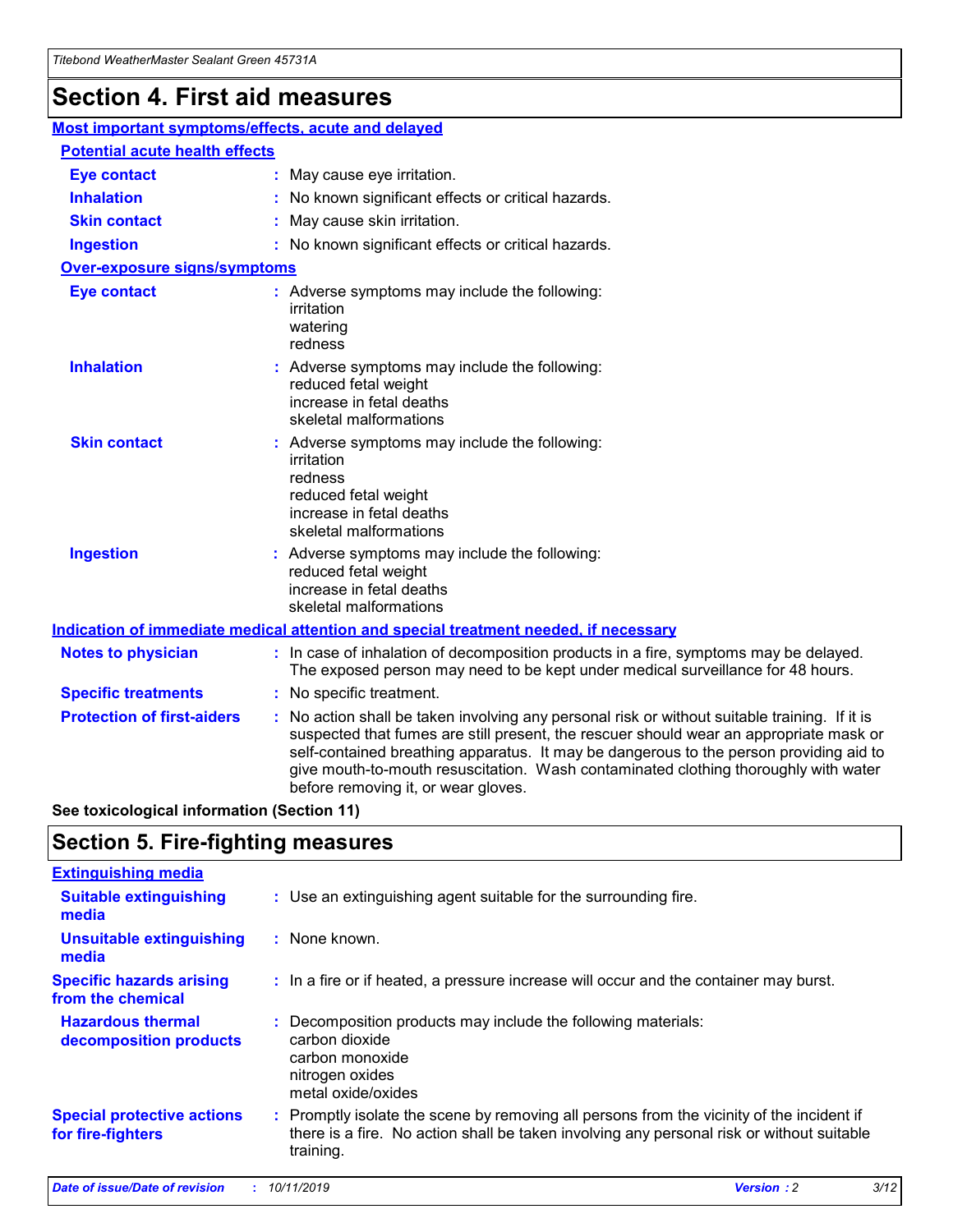### **Section 5. Fire-fighting measures**

**Special protective equipment for fire-fighters** Fire-fighters should wear appropriate protective equipment and self-contained breathing **:** apparatus (SCBA) with a full face-piece operated in positive pressure mode.

### **Section 6. Accidental release measures**

#### **Personal precautions, protective equipment and emergency procedures**

| For non-emergency<br>personnel                               |  | : No action shall be taken involving any personal risk or without suitable training.<br>Evacuate surrounding areas. Keep unnecessary and unprotected personnel from<br>entering. Do not touch or walk through spilled material. Avoid breathing vapor or mist.<br>Provide adequate ventilation. Wear appropriate respirator when ventilation is<br>inadequate. Put on appropriate personal protective equipment.                                                                                                                                                                                                                                                                                             |  |  |
|--------------------------------------------------------------|--|--------------------------------------------------------------------------------------------------------------------------------------------------------------------------------------------------------------------------------------------------------------------------------------------------------------------------------------------------------------------------------------------------------------------------------------------------------------------------------------------------------------------------------------------------------------------------------------------------------------------------------------------------------------------------------------------------------------|--|--|
|                                                              |  | For emergency responders : If specialized clothing is required to deal with the spillage, take note of any information in<br>Section 8 on suitable and unsuitable materials. See also the information in "For non-<br>emergency personnel".                                                                                                                                                                                                                                                                                                                                                                                                                                                                  |  |  |
| <b>Environmental precautions</b>                             |  | : Avoid dispersal of spilled material and runoff and contact with soil, waterways, drains<br>and sewers. Inform the relevant authorities if the product has caused environmental<br>pollution (sewers, waterways, soil or air).                                                                                                                                                                                                                                                                                                                                                                                                                                                                              |  |  |
| <b>Methods and materials for containment and cleaning up</b> |  |                                                                                                                                                                                                                                                                                                                                                                                                                                                                                                                                                                                                                                                                                                              |  |  |
| <b>Small spill</b>                                           |  | : Stop leak if without risk. Move containers from spill area. Dilute with water and mop up<br>if water-soluble. Alternatively, or if water-insoluble, absorb with an inert dry material and<br>place in an appropriate waste disposal container. Dispose of via a licensed waste<br>disposal contractor.                                                                                                                                                                                                                                                                                                                                                                                                     |  |  |
| <b>Large spill</b>                                           |  | : Stop leak if without risk. Move containers from spill area. Approach release from<br>upwind. Prevent entry into sewers, water courses, basements or confined areas. Wash<br>spillages into an effluent treatment plant or proceed as follows. Contain and collect<br>spillage with non-combustible, absorbent material e.g. sand, earth, vermiculite or<br>diatomaceous earth and place in container for disposal according to local regulations<br>(see Section 13). Dispose of via a licensed waste disposal contractor. Contaminated<br>absorbent material may pose the same hazard as the spilled product. Note: see<br>Section 1 for emergency contact information and Section 13 for waste disposal. |  |  |

### **Section 7. Handling and storage**

| <b>Precautions for safe handling</b>                                             |                                                                                                                                                                                                                                                                                                                                                                                                                                                                                                                                                                                                                                                                                                                                                                                                                                                  |
|----------------------------------------------------------------------------------|--------------------------------------------------------------------------------------------------------------------------------------------------------------------------------------------------------------------------------------------------------------------------------------------------------------------------------------------------------------------------------------------------------------------------------------------------------------------------------------------------------------------------------------------------------------------------------------------------------------------------------------------------------------------------------------------------------------------------------------------------------------------------------------------------------------------------------------------------|
| <b>Protective measures</b>                                                       | : Put on appropriate personal protective equipment (see Section 8). Persons with a<br>history of skin sensitization problems should not be employed in any process in which<br>this product is used. Avoid exposure - obtain special instructions before use. Avoid<br>exposure during pregnancy. Do not handle until all safety precautions have been read<br>and understood. Do not get in eyes or on skin or clothing. Do not ingest. Avoid<br>breathing vapor or mist. If during normal use the material presents a respiratory hazard,<br>use only with adequate ventilation or wear appropriate respirator. Keep in the original<br>container or an approved alternative made from a compatible material, kept tightly<br>closed when not in use. Empty containers retain product residue and can be hazardous.<br>Do not reuse container. |
| <b>Advice on general</b><br>occupational hygiene                                 | : Eating, drinking and smoking should be prohibited in areas where this material is<br>handled, stored and processed. Workers should wash hands and face before eating,<br>drinking and smoking. Remove contaminated clothing and protective equipment before<br>entering eating areas. See also Section 8 for additional information on hygiene<br>measures.                                                                                                                                                                                                                                                                                                                                                                                                                                                                                    |
| <b>Conditions for safe storage,</b><br>including any<br><b>incompatibilities</b> | : Store between the following temperatures: 0 to 120 $\degree$ C (32 to 248 $\degree$ F). Store in<br>accordance with local regulations. Store in original container protected from direct<br>sunlight in a dry, cool and well-ventilated area, away from incompatible materials (see<br>Section 10) and food and drink. Store locked up. Keep container tightly closed and<br>sealed until ready for use. Containers that have been opened must be carefully<br>resealed and kept upright to prevent leakage. Do not store in unlabeled containers.<br>Use appropriate containment to avoid environmental contamination. See Section 10 for<br>incompatible materials before handling or use.                                                                                                                                                   |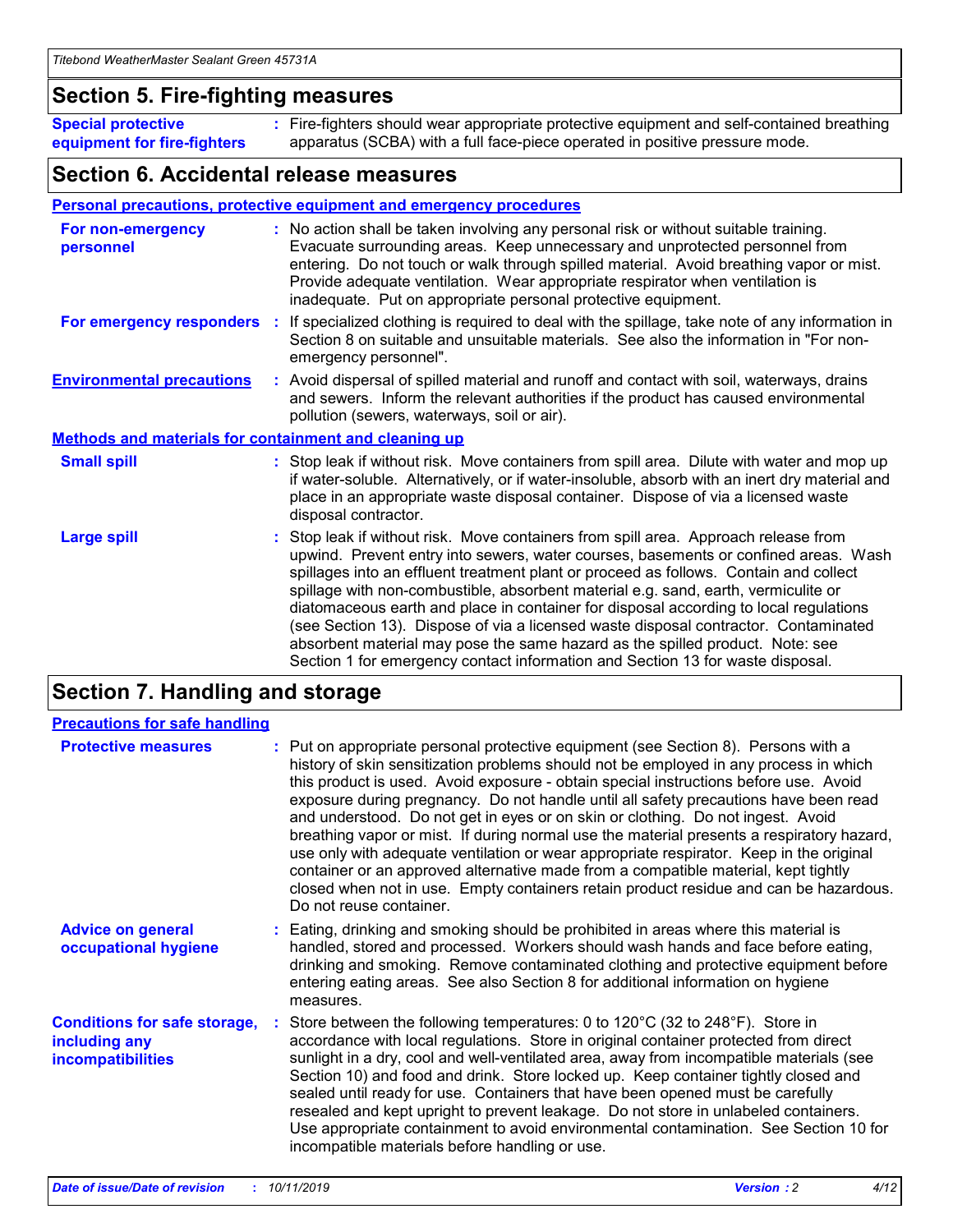## **Section 8. Exposure controls/personal protection**

#### **Control parameters**

#### **Occupational exposure limits**

| <b>Ingredient name</b>                               |    |                        | <b>Exposure limits</b>                                                                                                                                                                                                                                                                                                                                                                                                                                                                                                                                                                                                 |
|------------------------------------------------------|----|------------------------|------------------------------------------------------------------------------------------------------------------------------------------------------------------------------------------------------------------------------------------------------------------------------------------------------------------------------------------------------------------------------------------------------------------------------------------------------------------------------------------------------------------------------------------------------------------------------------------------------------------------|
| 3-aminopropyltriethoxysilane<br>Dibutyltin dilaurate |    |                        | None.<br>ACGIH TLV (United States, 3/2019). Absorbed through skin.<br>Notes: as Sn<br>TWA: $0.1 \text{ mg/m}^3$ , (as Sn) 8 hours.<br>STEL: 0.2 mg/m <sup>3</sup> , (as Sn) 15 minutes.<br>NIOSH REL (United States, 10/2016). Absorbed through skin.<br>Notes: as Sn<br>TWA: 0.1 mg/m <sup>3</sup> , (as Sn) 10 hours.<br>OSHA PEL (United States, 5/2018). Notes: as Sn<br>TWA: 0.1 mg/m <sup>3</sup> , (as Sn) 8 hours.<br>OSHA PEL 1989 (United States, 3/1989). Absorbed through skin.<br>Notes: measured as Sn<br>TWA: 0.1 mg/m <sup>3</sup> , (measured as Sn) 8 hours. Form: Organic                           |
| <b>Appropriate engineering</b><br>controls           |    |                        | : If user operations generate dust, fumes, gas, vapor or mist, use process enclosures,<br>local exhaust ventilation or other engineering controls to keep worker exposure to<br>airborne contaminants below any recommended or statutory limits.                                                                                                                                                                                                                                                                                                                                                                       |
| <b>Environmental exposure</b><br>controls            |    |                        | Emissions from ventilation or work process equipment should be checked to ensure<br>they comply with the requirements of environmental protection legislation. In some<br>cases, fume scrubbers, filters or engineering modifications to the process equipment<br>will be necessary to reduce emissions to acceptable levels.                                                                                                                                                                                                                                                                                          |
| <b>Individual protection measures</b>                |    |                        |                                                                                                                                                                                                                                                                                                                                                                                                                                                                                                                                                                                                                        |
| <b>Hygiene measures</b>                              |    |                        | : Wash hands, forearms and face thoroughly after handling chemical products, before<br>eating, smoking and using the lavatory and at the end of the working period.<br>Appropriate techniques should be used to remove potentially contaminated clothing.<br>Contaminated work clothing should not be allowed out of the workplace. Wash<br>contaminated clothing before reusing. Ensure that eyewash stations and safety<br>showers are close to the workstation location.                                                                                                                                            |
| <b>Eye/face protection</b>                           |    |                        | Safety eyewear complying with an approved standard should be used when a risk<br>assessment indicates this is necessary to avoid exposure to liquid splashes, mists,<br>gases or dusts. If contact is possible, the following protection should be worn, unless<br>the assessment indicates a higher degree of protection: chemical splash goggles.                                                                                                                                                                                                                                                                    |
| <b>Skin protection</b>                               |    |                        |                                                                                                                                                                                                                                                                                                                                                                                                                                                                                                                                                                                                                        |
| <b>Hand protection</b>                               |    |                        | : Chemical-resistant, impervious gloves complying with an approved standard should be<br>worn at all times when handling chemical products if a risk assessment indicates this is<br>necessary. Considering the parameters specified by the glove manufacturer, check<br>during use that the gloves are still retaining their protective properties. It should be<br>noted that the time to breakthrough for any glove material may be different for different<br>glove manufacturers. In the case of mixtures, consisting of several substances, the<br>protection time of the gloves cannot be accurately estimated. |
| <b>Body protection</b>                               |    | handling this product. | Personal protective equipment for the body should be selected based on the task being<br>performed and the risks involved and should be approved by a specialist before                                                                                                                                                                                                                                                                                                                                                                                                                                                |
| <b>Other skin protection</b>                         |    |                        | : Appropriate footwear and any additional skin protection measures should be selected<br>based on the task being performed and the risks involved and should be approved by a<br>specialist before handling this product.                                                                                                                                                                                                                                                                                                                                                                                              |
| <b>Respiratory protection</b>                        | ÷. | aspects of use.        | Based on the hazard and potential for exposure, select a respirator that meets the<br>appropriate standard or certification. Respirators must be used according to a<br>respiratory protection program to ensure proper fitting, training, and other important                                                                                                                                                                                                                                                                                                                                                         |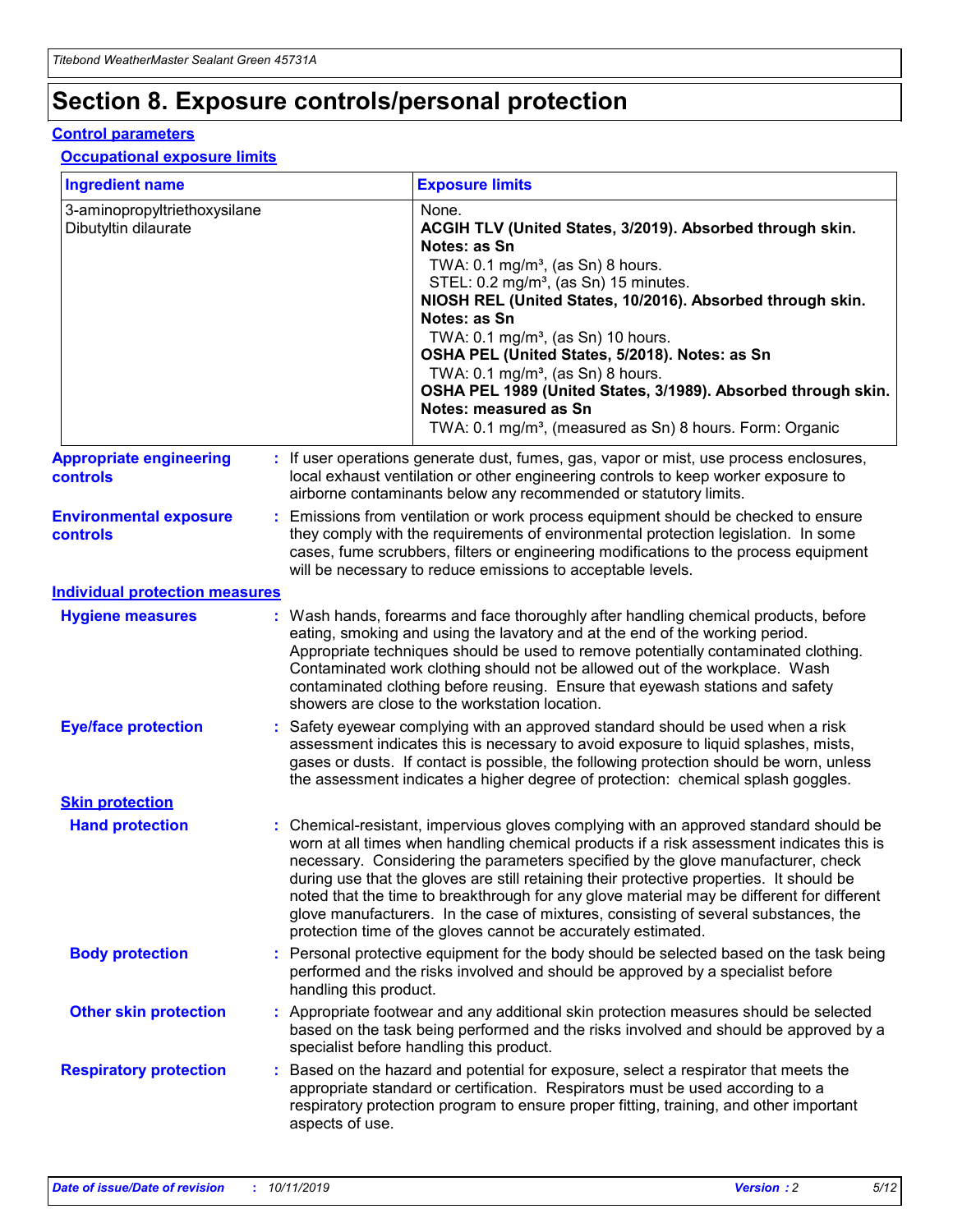### **Section 9. Physical and chemical properties**

#### **Appearance**

| <b>Physical state</b>                             | : Liquid. [Paste.]                                              |
|---------------------------------------------------|-----------------------------------------------------------------|
| Color                                             | Green.                                                          |
| Odor                                              | : None [Slight]                                                 |
| <b>Odor threshold</b>                             | $:$ Not available.                                              |
| рH                                                | : Not applicable.                                               |
| <b>Melting point</b>                              | : Not available.                                                |
| <b>Boiling point</b>                              | : $>100^{\circ}$ C ( $>212^{\circ}$ F)                          |
| <b>Flash point</b>                                | : Closed cup: $>200^{\circ}$ C ( $>392^{\circ}$ F) [Setaflash.] |
| <b>Evaporation rate</b>                           | $:$ <1 (butyl acetate = 1)                                      |
| <b>Flammability (solid, gas)</b>                  | : Not available.                                                |
| Lower and upper explosive<br>(flammable) limits   | : Not available.                                                |
| <b>VOC (less water, less</b>                      | $: 0$ g/l                                                       |
| exempt solvents)                                  |                                                                 |
| <b>Volatility</b>                                 | $: 0\%$ (w/w)                                                   |
| <b>Vapor density</b>                              | : Not available.                                                |
| <b>Relative density</b>                           | : 1.4329                                                        |
| <b>Solubility</b>                                 | Insoluble in the following materials: cold water and hot water. |
| <b>Solubility in water</b>                        | : Not available.                                                |
| <b>Partition coefficient: n-</b><br>octanol/water | $:$ Not available.                                              |
| <b>Auto-ignition temperature</b>                  | : Not available.                                                |
| <b>Decomposition temperature</b>                  | : Not available.                                                |

### **Section 10. Stability and reactivity**

| <b>Reactivity</b>                            | : No specific test data related to reactivity available for this product or its ingredients.            |
|----------------------------------------------|---------------------------------------------------------------------------------------------------------|
| <b>Chemical stability</b>                    | : The product is stable.                                                                                |
| <b>Possibility of hazardous</b><br>reactions | : Under normal conditions of storage and use, hazardous reactions will not occur.                       |
| <b>Conditions to avoid</b>                   | : No specific data.                                                                                     |
| <b>Incompatible materials</b>                | : No specific data.                                                                                     |
| <b>Hazardous decomposition</b><br>products   | Under normal conditions of storage and use, hazardous decomposition products should<br>not be produced. |

## **Section 11. Toxicological information**

#### **Information on toxicological effects**

#### **Acute toxicity**

| <b>Product/ingredient name</b> | <b>Result</b>           | <b>Species</b> | <b>Dose</b>                | <b>Exposure</b> |
|--------------------------------|-------------------------|----------------|----------------------------|-----------------|
| 3-aminopropyltriethoxysilane   | <b>ILD50 Dermal</b>     | Rabbit         | 4.29 g/kg                  |                 |
| Dibutyltin dilaurate           | ILD50 Oral<br>LD50 Oral | Rat<br>Rat     | $1.57$ g/kg<br>175 $mg/kg$ |                 |
|                                |                         |                |                            |                 |

**Irritation/Corrosion**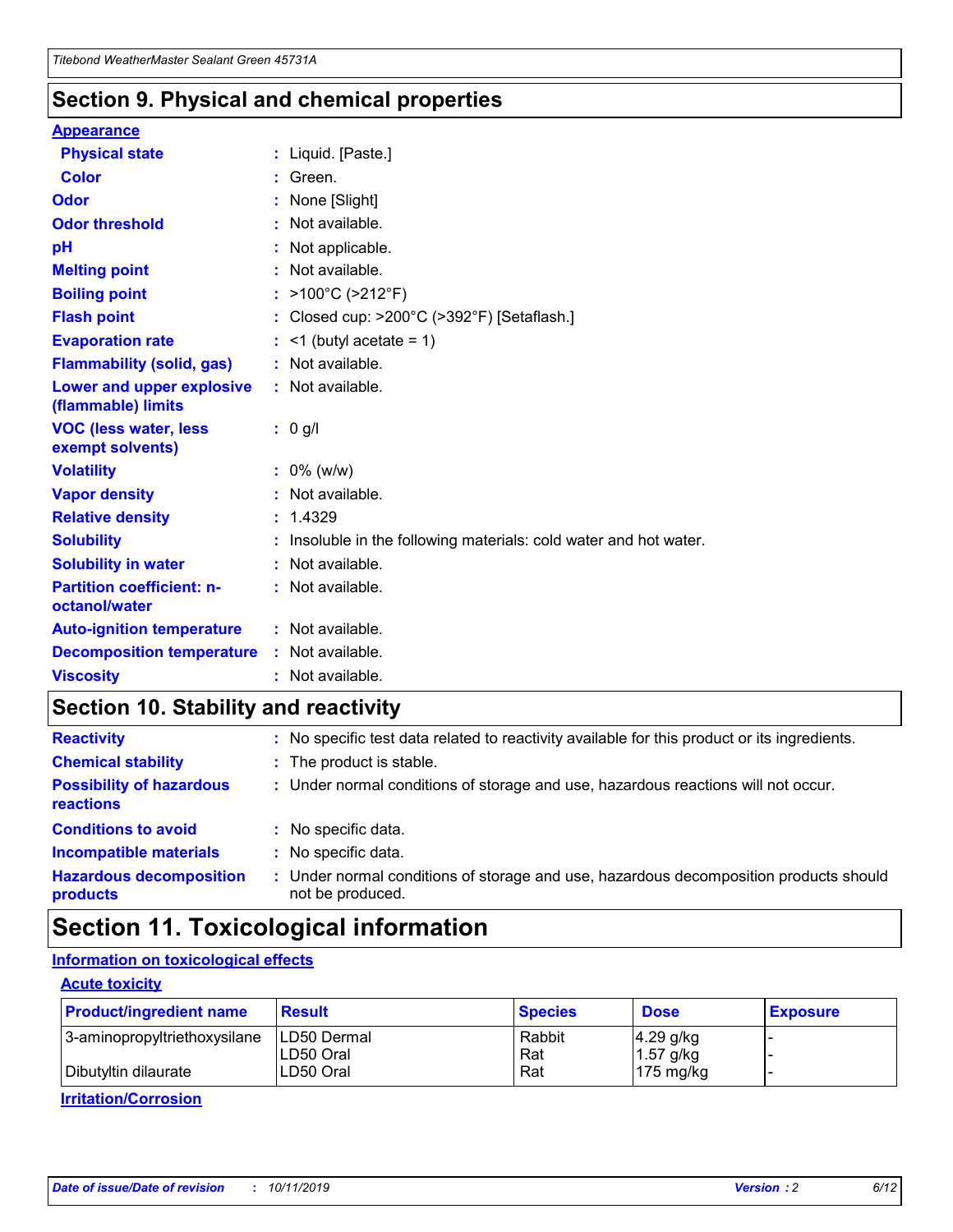## **Section 11. Toxicological information**

| <b>Product/ingredient name</b> | <b>Result</b>            | <b>Species</b> | <b>Score</b> | <b>Exposure</b>           | <b>Observation</b> |
|--------------------------------|--------------------------|----------------|--------------|---------------------------|--------------------|
| 3-aminopropyltriethoxysilane   | Eyes - Mild irritant     | Rabbit         |              | $100$ mg                  |                    |
|                                | Eyes - Severe irritant   | Rabbit         |              | 24 hours 750              |                    |
|                                |                          |                |              | ug                        |                    |
|                                | Skin - Severe irritant   | Rabbit         |              | 24 hours 5                | -                  |
| Dibutyltin dilaurate           | Eyes - Moderate irritant | Rabbit         |              | mq<br><b>24 hours 100</b> |                    |
|                                |                          |                |              | mg                        |                    |
|                                | Skin - Severe irritant   | Rabbit         |              | 500 mg                    |                    |

#### **Sensitization**

Not available.

#### **Mutagenicity**

Not available.

#### **Carcinogenicity**

Not available.

#### **Reproductive toxicity**

Not available.

#### **Teratogenicity**

Not available.

#### **Specific target organ toxicity (single exposure)**

Not available.

#### **Specific target organ toxicity (repeated exposure)**

| <b>Name</b>                                                                         |                                                                            | <b>Category</b>                                     | <b>Route of</b><br>exposure | <b>Target organs</b> |
|-------------------------------------------------------------------------------------|----------------------------------------------------------------------------|-----------------------------------------------------|-----------------------------|----------------------|
| Dibutyltin dilaurate                                                                |                                                                            | Category 1                                          |                             | respiratory system   |
| <b>Aspiration hazard</b><br>Not available.                                          |                                                                            |                                                     |                             |                      |
| <b>Information on the likely</b><br>routes of exposure                              | : Not available.                                                           |                                                     |                             |                      |
| <b>Potential acute health effects</b>                                               |                                                                            |                                                     |                             |                      |
| <b>Eye contact</b>                                                                  | : May cause eye irritation.                                                |                                                     |                             |                      |
| <b>Inhalation</b>                                                                   |                                                                            | : No known significant effects or critical hazards. |                             |                      |
| <b>Skin contact</b>                                                                 | : May cause skin irritation.                                               |                                                     |                             |                      |
| <b>Ingestion</b>                                                                    |                                                                            | : No known significant effects or critical hazards. |                             |                      |
| <b>Symptoms related to the physical, chemical and toxicological characteristics</b> |                                                                            |                                                     |                             |                      |
| <b>Eye contact</b>                                                                  | irritation<br>watering<br>redness                                          | : Adverse symptoms may include the following:       |                             |                      |
| <b>Inhalation</b>                                                                   | reduced fetal weight<br>increase in fetal deaths<br>skeletal malformations | : Adverse symptoms may include the following:       |                             |                      |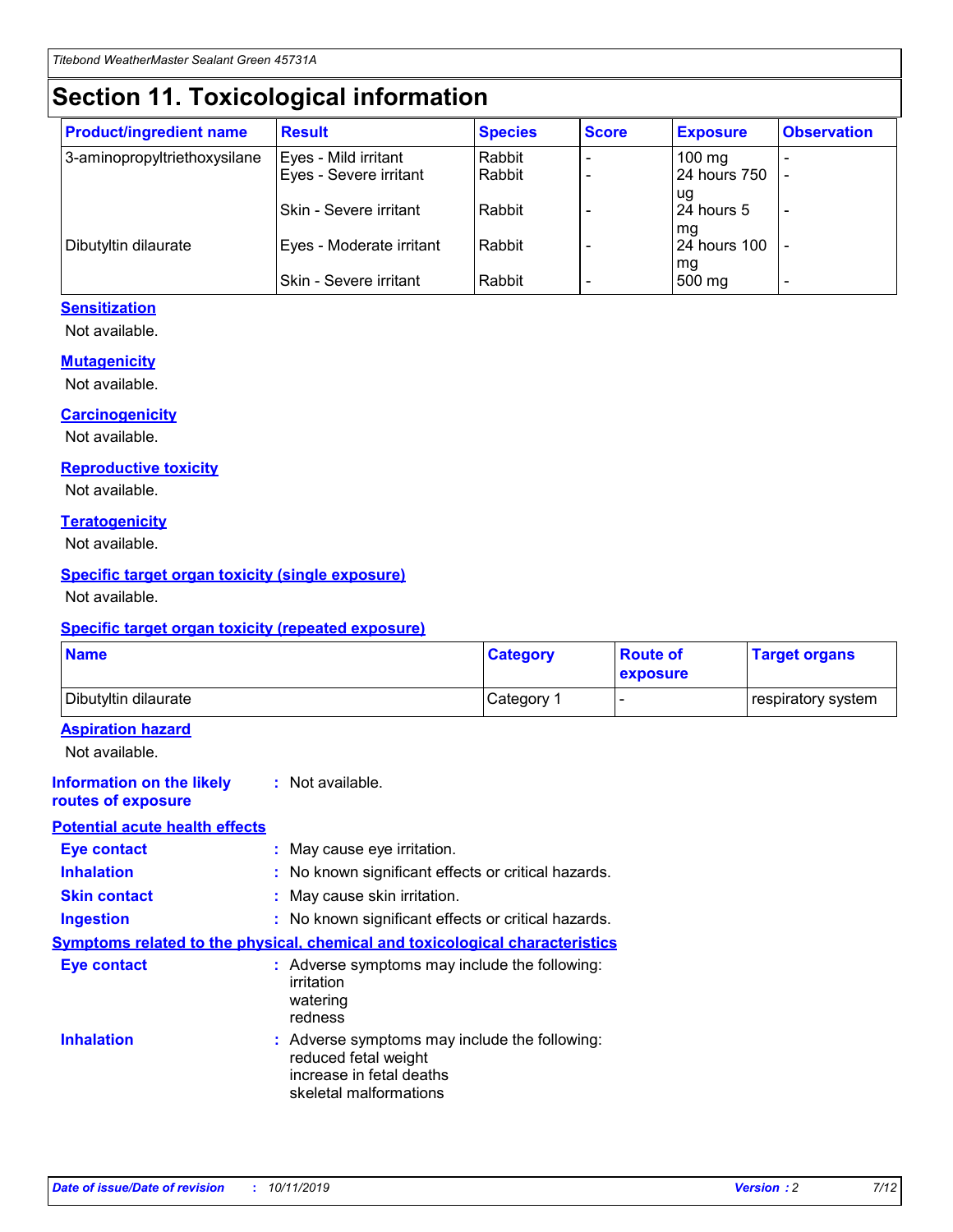## **Section 11. Toxicological information**

| <b>Skin contact</b>                     | : Adverse symptoms may include the following:<br>irritation<br>redness<br>reduced fetal weight<br>increase in fetal deaths<br>skeletal malformations |
|-----------------------------------------|------------------------------------------------------------------------------------------------------------------------------------------------------|
| <b>Ingestion</b>                        | : Adverse symptoms may include the following:<br>reduced fetal weight<br>increase in fetal deaths<br>skeletal malformations                          |
|                                         | Delayed and immediate effects and also chronic effects from short and long term exposure                                                             |
| <b>Short term exposure</b>              |                                                                                                                                                      |
| <b>Potential immediate</b><br>effects   | : Not available.                                                                                                                                     |
| <b>Potential delayed effects</b>        | : Not available.                                                                                                                                     |
| <b>Long term exposure</b>               |                                                                                                                                                      |
| <b>Potential immediate</b><br>effects   | : Not available.                                                                                                                                     |
| <b>Potential delayed effects</b>        | : Not available.                                                                                                                                     |
| <b>Potential chronic health effects</b> |                                                                                                                                                      |
| Not available.                          |                                                                                                                                                      |
| <b>General</b>                          | : Once sensitized, a severe allergic reaction may occur when subsequently exposed to<br>very low levels.                                             |
| <b>Carcinogenicity</b>                  | : No known significant effects or critical hazards.                                                                                                  |
| <b>Mutagenicity</b>                     | No known significant effects or critical hazards.                                                                                                    |
| <b>Teratogenicity</b>                   | May damage the unborn child.                                                                                                                         |
| <b>Developmental effects</b>            | No known significant effects or critical hazards.                                                                                                    |
| <b>Fertility effects</b>                | : May damage fertility.                                                                                                                              |
| <b>Numerical measures of toxicity</b>   |                                                                                                                                                      |
| <b>Acute toxicity estimates</b>         |                                                                                                                                                      |
|                                         |                                                                                                                                                      |

Not available.

## **Section 12. Ecological information**

#### **Toxicity**

| <b>Product/ingredient name</b> | <b>Result</b>                     | <b>Species</b>                       | <b>Exposure</b> |
|--------------------------------|-----------------------------------|--------------------------------------|-----------------|
| Dibutyltin dilaurate           | Chronic EC10 > 2 mg/l Fresh water | Algae - Scenedesmus<br>I subspicatus | l 96 hours      |

### **Persistence and degradability**

| <b>Product/ingredient name</b> | <b>Test</b>                                                                    | <b>Result</b>  |                   | <b>Dose</b> | <b>Inoculum</b>         |
|--------------------------------|--------------------------------------------------------------------------------|----------------|-------------------|-------------|-------------------------|
| Dibutyltin dilaurate           | OECD 301F<br>Ready<br>Biodegradability -<br>Manometric<br>Respirometry<br>Test | 23 % - 28 days |                   |             |                         |
| <b>Product/ingredient name</b> | <b>Aquatic half-life</b>                                                       |                | <b>Photolysis</b> |             | <b>Biodegradability</b> |
| Dibutyltin dilaurate           |                                                                                |                |                   |             | Inherent                |

### **Bioaccumulative potential**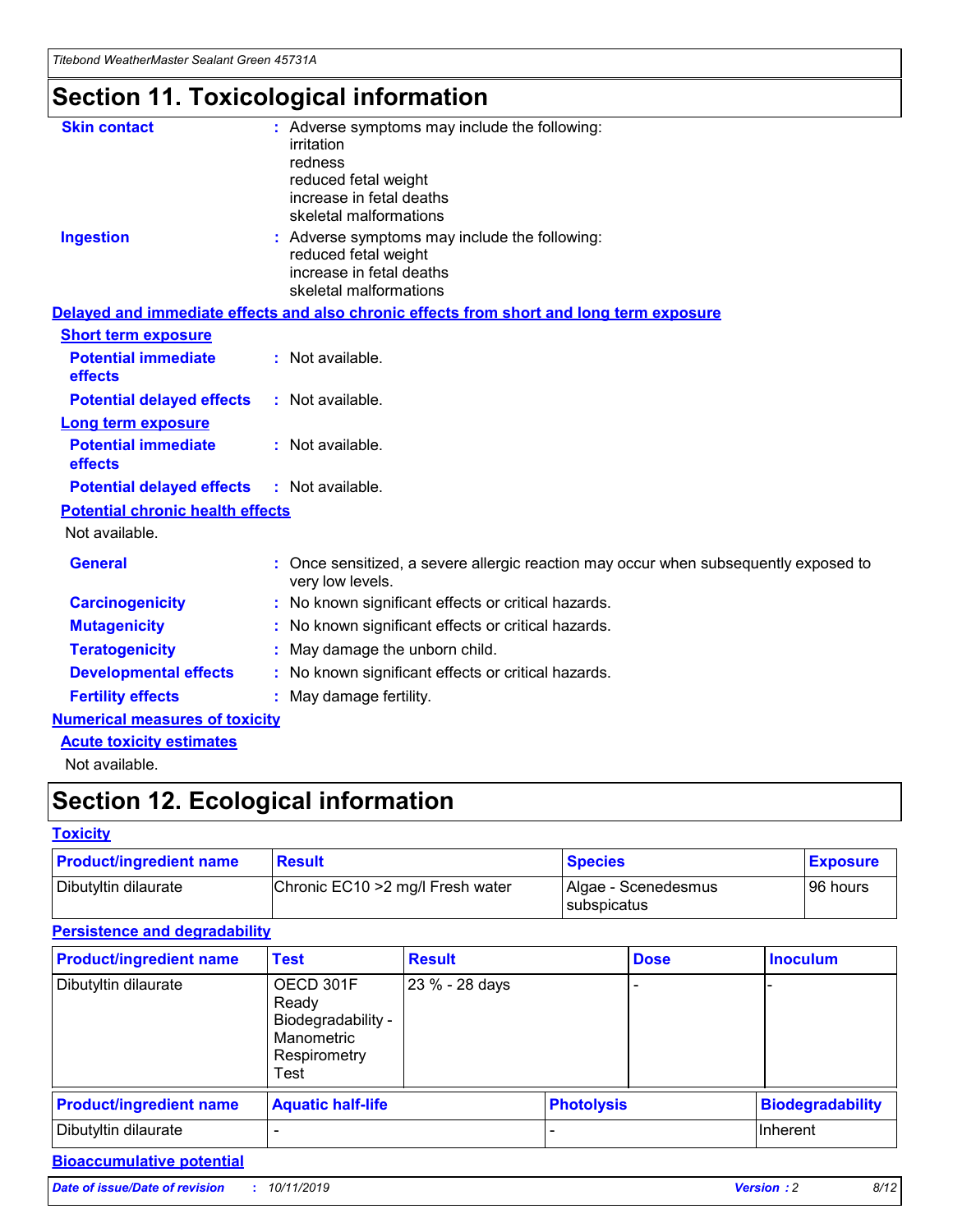## **Section 12. Ecological information**

| <b>Product/ingredient name</b> | $LoaPow$ | <b>BCF</b> | <b>Potential</b> |
|--------------------------------|----------|------------|------------------|
| 3-aminopropyltriethoxysilane   | 1.7      | 3.4        | low              |
| Dibutyltin dilaurate           | 4.44     | 2.91       | low              |

#### **Mobility in soil**

| <b>Soil/water partition</b><br>coefficient (K <sub>oc</sub> ) | : Not available.                                    |
|---------------------------------------------------------------|-----------------------------------------------------|
| <b>Other adverse effects</b>                                  | : No known significant effects or critical hazards. |

### **Section 13. Disposal considerations**

**Disposal methods :**

The generation of waste should be avoided or minimized wherever possible. Disposal of this product, solutions and any by-products should at all times comply with the requirements of environmental protection and waste disposal legislation and any regional local authority requirements. Dispose of surplus and non-recyclable products via a licensed waste disposal contractor. Waste should not be disposed of untreated to the sewer unless fully compliant with the requirements of all authorities with jurisdiction. Waste packaging should be recycled. Incineration or landfill should only be considered when recycling is not feasible. This material and its container must be disposed of in a safe way. Care should be taken when handling emptied containers that have not been cleaned or rinsed out. Empty containers or liners may retain some product residues. Avoid dispersal of spilled material and runoff and contact with soil, waterways, drains and sewers.

## **Section 14. Transport information**

|                                      | <b>DOT</b><br><b>Classification</b> | <b>TDG</b><br><b>Classification</b> | <b>Mexico</b><br><b>Classification</b> | <b>ADR/RID</b>           | <b>IMDG</b>              | <b>IATA</b>              |
|--------------------------------------|-------------------------------------|-------------------------------------|----------------------------------------|--------------------------|--------------------------|--------------------------|
| <b>UN number</b>                     | Not regulated.                      | Not regulated.                      | Not regulated.                         | Not regulated.           | Not regulated.           | Not regulated.           |
| <b>UN proper</b><br>shipping name    | $\qquad \qquad$                     |                                     |                                        |                          |                          |                          |
| <b>Transport</b><br>hazard class(es) | $\overline{\phantom{m}}$            | $\overline{\phantom{0}}$            | $\qquad \qquad$                        | $\overline{\phantom{a}}$ | $\overline{\phantom{0}}$ | $\overline{\phantom{0}}$ |
| <b>Packing group</b>                 | $\overline{\phantom{a}}$            | -                                   |                                        |                          |                          |                          |
| <b>Environmental</b><br>hazards      | No.                                 | No.                                 | No.                                    | No.                      | No.                      | No.                      |

## **Section 15. Regulatory information**

#### **U.S. Federal regulations**

#### **SARA 302/304**

#### **Composition/information on ingredients**

No products were found.

**SARA 304 RQ :** Not applicable.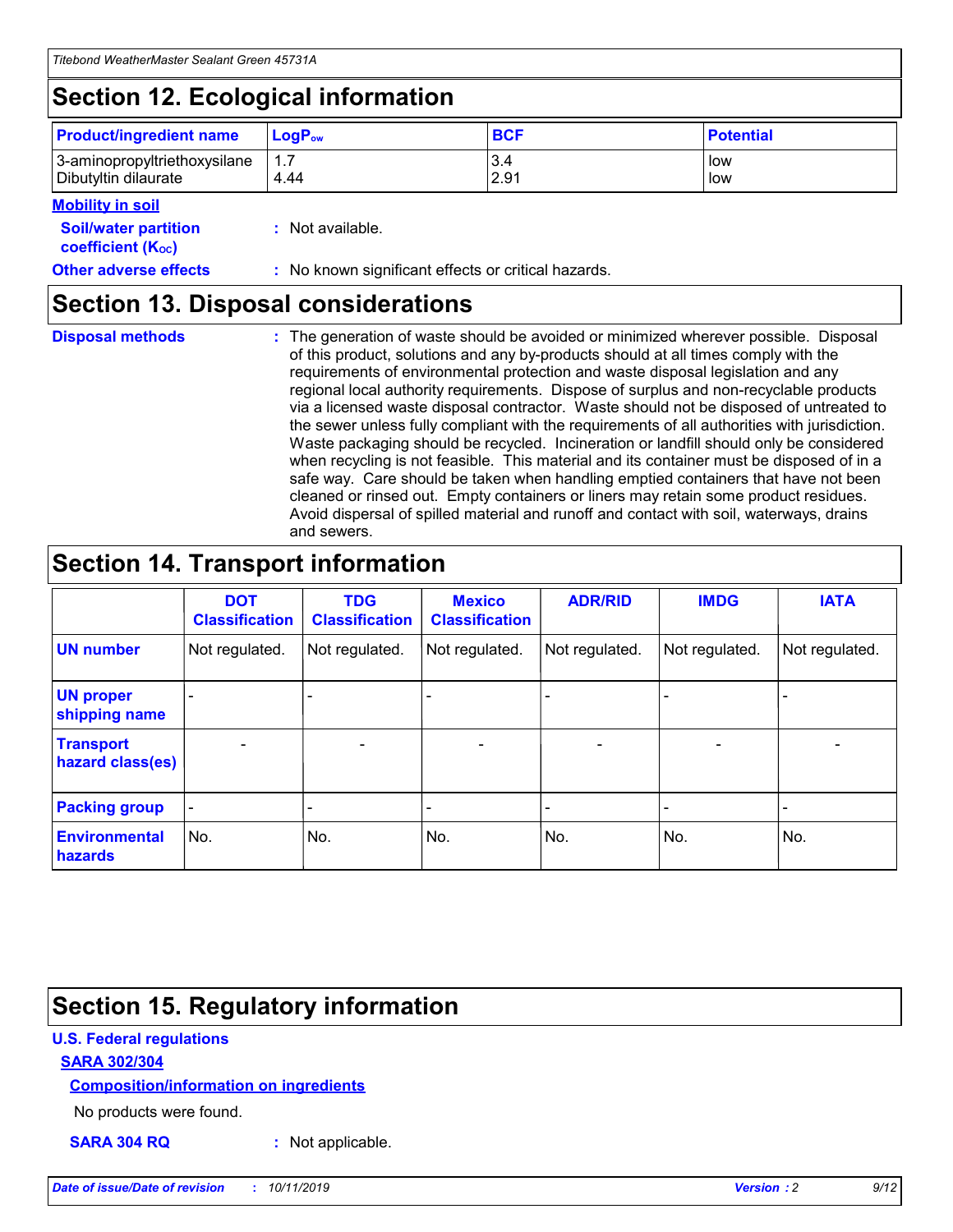## **Section 15. Regulatory information**

#### **SARA 311/312**

**Classification :** EYE IRRITATION - Category 2B SKIN SENSITIZATION - Category 1 TOXIC TO REPRODUCTION (Fertility) - Category 1B TOXIC TO REPRODUCTION (Unborn child) - Category 1B

#### **Composition/information on ingredients**

| <b>Name</b>                  | $\frac{9}{6}$ | <b>Classification</b>                                                                                            |
|------------------------------|---------------|------------------------------------------------------------------------------------------------------------------|
| 3-aminopropyltriethoxysilane | $\leq$ 3      | <b>FLAMMABLE LIQUIDS - Category 4</b><br><b>ACUTE TOXICITY (oral) - Category 4</b>                               |
|                              |               | SKIN IRRITATION - Category 2<br>EYE IRRITATION - Category 2A                                                     |
| Dibutyltin dilaurate         | ≤0.3          | ACUTE TOXICITY (oral) - Category 3<br>SKIN CORROSION - Category 1C                                               |
|                              |               | SERIOUS EYE DAMAGE - Category 1<br>SKIN SENSITIZATION - Category 1<br><b>GERM CELL MUTAGENICITY - Category 2</b> |
|                              |               | TOXIC TO REPRODUCTION (Fertility) - Category 1B<br>TOXIC TO REPRODUCTION (Unborn child) - Category 1B            |
|                              |               | SPECIFIC TARGET ORGAN TOXICITY (REPEATED<br>EXPOSURE) (respiratory system) - Category 1                          |

#### **State regulations**

| <b>Massachusetts</b> | : None of the components are listed. |
|----------------------|--------------------------------------|
| <b>New York</b>      | : None of the components are listed. |
| <b>New Jersey</b>    | : None of the components are listed. |
| <b>Pennsylvania</b>  | : None of the components are listed. |

#### **California Prop. 65**

**A** WARNING: This product can expose you to methanol, which is known to the State of California to cause birth defects or other reproductive harm. For more information go to www.P65Warnings.ca.gov.

| <b>Ingredient name</b> | No significant risk Maximum<br>level | acceptable dosage<br>level |
|------------------------|--------------------------------------|----------------------------|
| methanol               |                                      | Yes.                       |

#### **International regulations**

**Chemical Weapon Convention List Schedules I, II & III Chemicals** Not listed.

#### **Montreal Protocol**

Not listed.

**Stockholm Convention on Persistent Organic Pollutants**

Not listed.

#### **UNECE Aarhus Protocol on POPs and Heavy Metals**

Not listed.

#### **Inventory list**

### **China :** All components are listed or exempted.

**United States TSCA 8(b) inventory :** All components are active or exempted.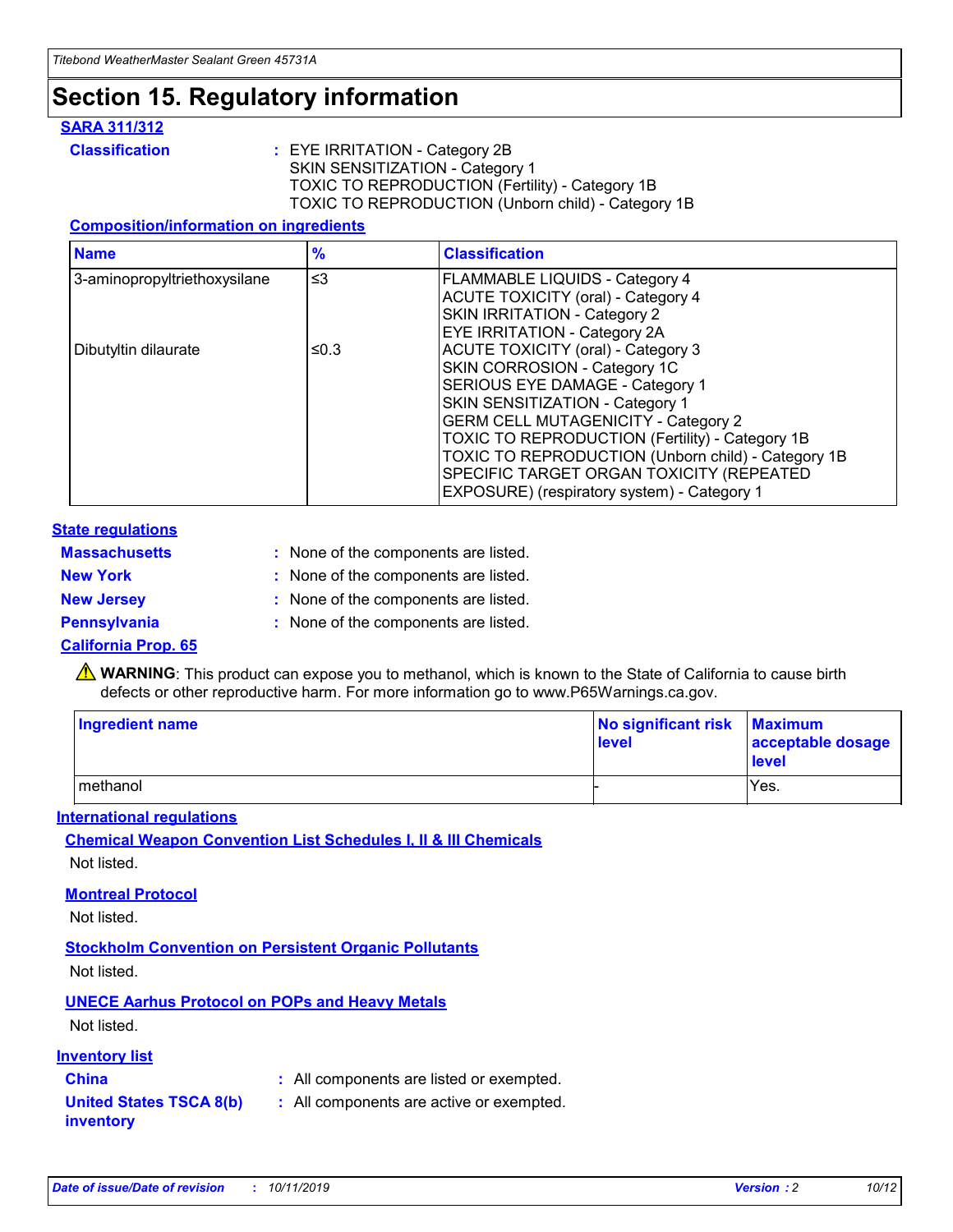## **Section 16. Other information**

**Hazardous Material Information System (U.S.A.)**



**Caution: HMIS® ratings are based on a 0-4 rating scale, with 0 representing minimal hazards or risks, and 4 representing significant hazards or risks. Although HMIS® ratings and the associated label are not required on SDSs or products leaving a facility under 29 CFR 1910.1200, the preparer may choose to provide them. HMIS® ratings are to be used with a fully implemented HMIS® program. HMIS® is a registered trademark and service mark of the American Coatings Association, Inc.**

**The customer is responsible for determining the PPE code for this material. For more information on HMIS® Personal Protective Equipment (PPE) codes, consult the HMIS® Implementation Manual.**

#### **National Fire Protection Association (U.S.A.)**



**Reprinted with permission from NFPA 704-2001, Identification of the Hazards of Materials for Emergency Response Copyright ©1997, National Fire Protection Association, Quincy, MA 02269. This reprinted material is not the complete and official position of the National Fire Protection Association, on the referenced subject which is represented only by the standard in its entirety.**

**Copyright ©2001, National Fire Protection Association, Quincy, MA 02269. This warning system is intended to be interpreted and applied only by properly trained individuals to identify fire, health and reactivity hazards of chemicals. The user is referred to certain limited number of chemicals with recommended classifications in NFPA 49 and NFPA 325, which would be used as a guideline only. Whether the chemicals are classified by NFPA or not, anyone using the 704 systems to classify chemicals does so at their own risk.**

#### **Procedure used to derive the classification**

| <b>Classification</b>                                                                                                                                                    |                                                                                                                                                                                                                                                                                                                                                                                                                                                                                                                                                               | <b>Justification</b>                                                     |
|--------------------------------------------------------------------------------------------------------------------------------------------------------------------------|---------------------------------------------------------------------------------------------------------------------------------------------------------------------------------------------------------------------------------------------------------------------------------------------------------------------------------------------------------------------------------------------------------------------------------------------------------------------------------------------------------------------------------------------------------------|--------------------------------------------------------------------------|
| EYE IRRITATION - Category 2B<br>SKIN SENSITIZATION - Category 1<br>TOXIC TO REPRODUCTION (Fertility) - Category 1B<br>TOXIC TO REPRODUCTION (Unborn child) - Category 1B |                                                                                                                                                                                                                                                                                                                                                                                                                                                                                                                                                               | Expert judgment<br>Expert judgment<br>Expert judgment<br>Expert judgment |
| <b>History</b>                                                                                                                                                           |                                                                                                                                                                                                                                                                                                                                                                                                                                                                                                                                                               |                                                                          |
| Date of printing                                                                                                                                                         | : 4/22/2022                                                                                                                                                                                                                                                                                                                                                                                                                                                                                                                                                   |                                                                          |
| Date of issue/Date of<br>revision                                                                                                                                        | : 10/11/2019                                                                                                                                                                                                                                                                                                                                                                                                                                                                                                                                                  |                                                                          |
| Date of previous issue                                                                                                                                                   | : 10/16/2020                                                                                                                                                                                                                                                                                                                                                                                                                                                                                                                                                  |                                                                          |
| <b>Version</b>                                                                                                                                                           | $\therefore$ 2                                                                                                                                                                                                                                                                                                                                                                                                                                                                                                                                                |                                                                          |
| <b>Key to abbreviations</b>                                                                                                                                              | $:$ ATE = Acute Toxicity Estimate<br><b>BCF</b> = Bioconcentration Factor<br>GHS = Globally Harmonized System of Classification and Labelling of Chemicals<br>IATA = International Air Transport Association<br>IBC = Intermediate Bulk Container<br><b>IMDG = International Maritime Dangerous Goods</b><br>LogPow = logarithm of the octanol/water partition coefficient<br>MARPOL = International Convention for the Prevention of Pollution From Ships, 1973<br>as modified by the Protocol of 1978. ("Marpol" = marine pollution)<br>UN = United Nations |                                                                          |